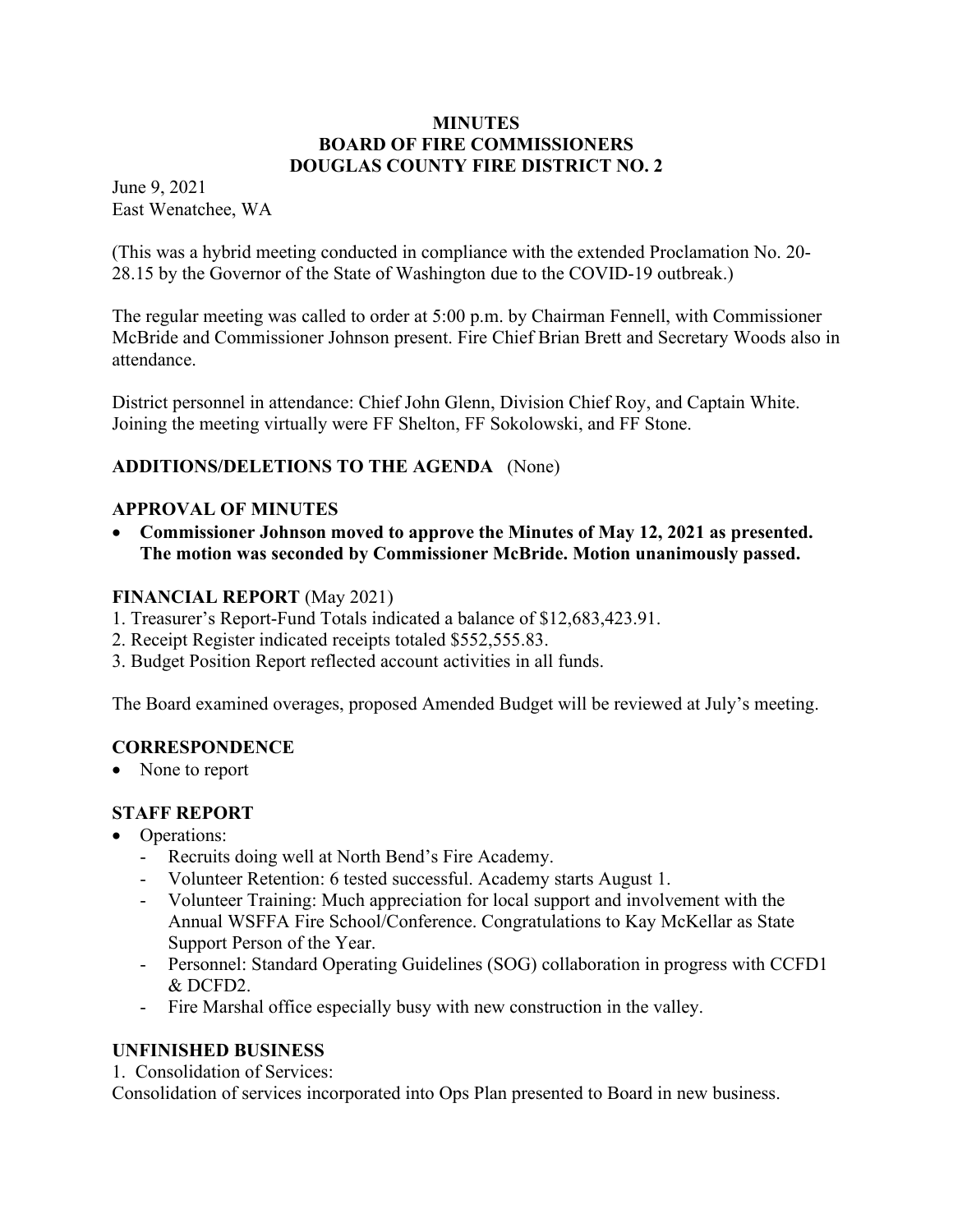#### **MINUTES JUNE 9, 2021 PAGE 2**

#### 2. RFA Discussion:

Fact finding feasibility waiting to begin as informal information gathered. Board was presented with an agreement letter by Brian Snure of the Snure Law Offices. No action taken at this time by Board. Potential to bring on Liz Loomis Public Affairs to assist with the RFA process. Commissioner Fennell and Chief Brett will further discuss and put together facts for the next meeting.

#### 3. Facilities:

Chief Brett met with the architect and project manager at Station #4. Intent is to finish by July  $15<sup>th</sup>$  as punch list gets completed. Complaint made by neighbor on Goldcrest. Chief Brett will meet with neighbor and report back to the Board.

Opportunity for a short-term lease with DNR for Administration building adjacent to Station #4. Benefits include short-term revenue and an operational advantage with additional wildland personnel and equipment close at hand. Board directed Chief Brett to gather additional facts for July's meeting.

Station #3 plans ready for submittal by the end of July, estimate of September 2021 to go out to bid. Chief Brett met with Dave Dormier (Erlandsen), the Rock Island Mayor, and RH2 Engineering on partnering with Chelan / Douglas Transportation Council and the city of Rock Island for possible cost savings on road improvements.

4. Levy Refresh:

The Board tabled talks on the Levy Refresh to keep options open.

#### **NEW BUSINESS**

1. Operations Plan 2021 - 2023:

Short-term guide to explores possible areas of consolidation. Identified outcomes include remaining a separate entity, contracting of consolidated services, or forming Regional Fire Authority. Chief Brett presented the plan with a rundown of the following areas of focus identified by the Board of Commissioners including:

- Training and Safety.
- Washington Survey and Rating Bureau
- Apparatus and Facilities.
- Consolidation.
- Service Levels.
- Personnel.
- Administration.
- Funding.
- Community Relations.
- Information Technology.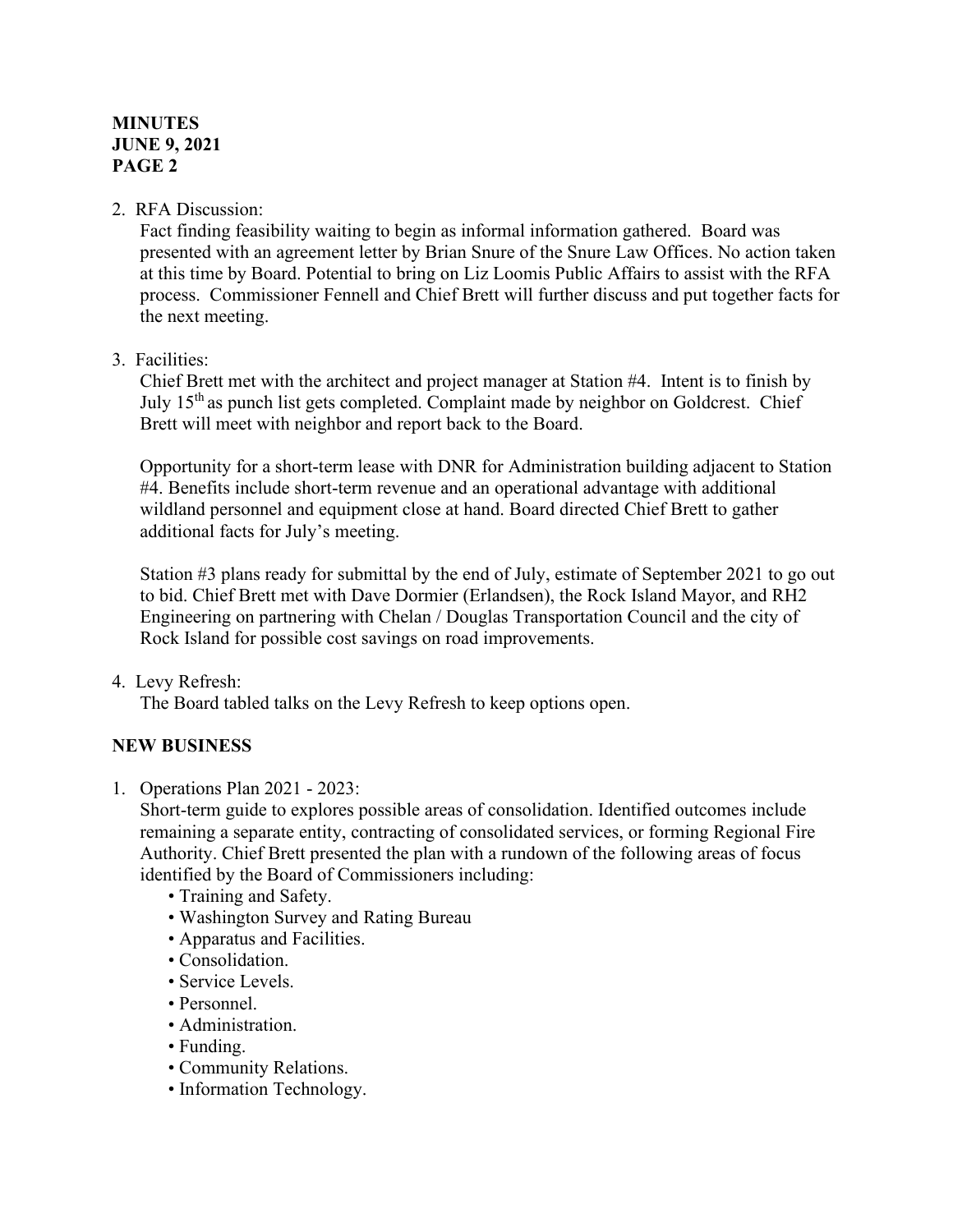#### **MINUTES JUNE 9, 2021 PAGE 3**

Commissioner Johnson tasked Chief Brett with going forward with Ops Plan knowing that we can back out if needed. Advised to work thru issues if needed.Commissioner Fennell also in favor of moving forward as he felt that it hit the original directive. Commissioner McBride abstained from the conversation.

#### 2. Personnel:

Captain Soltwisch submitted his retirement notice with March  $1<sup>st</sup>$  2022 identified as his last day of service.

Commissioner Johnson made a motion to hire one (1) full time firefighter as identified in the Ops Plan. Start date July 1 to allow attendance at the August Fire Academy in North Bend. Current hiring list established and approved by Board for use until June  $30<sup>th</sup>$ . Commissioner McBride seconded with all in favor.

With a quorum of the Board present all Board members agreed that Tara Whaley's prior six (6) years of governmental experience be recognized towards her leave accrual banks upon hire.

Resident Sam Dotson has been extended a career job offer in Arizona. His last day of service will be June 15<sup>th</sup>. Chief Glenn commented on the high level of personal and professional growth he's seen in the candidates involved in the Resident Program.

Promotional testing is scheduled for the Fall with a possible joint assessment with CCFD1

Chief Phillips is scheduled to begin shift work in August. Jordan Givens has been promoted to Battalion Chief July 1.

# **PAYROLL & VOUCHERS**

May Expenses were submitted as follows:

#### **General Expense Fund:**

- Claims totaled \$137,663.23 for Voucher Nos. 210603001 through 210603063 & 210604001.
- Payroll totaled \$288,297.58. The following payroll changes were approved:
	- Start date  $6/1/2021$  Promotion to BC Jordan Givens
	- Start date 6/1/2021 Promotion to Captain Shane Flatness, Herb King, & Mark Zielinski
	- Retirement effective June 30, 2021 Kris Felty
	- Start date 6/7/2021 Administrative Assistant step1 with 2yr degree Tara Whaley
	- Voluntary Termination 6/15/2021 Sam Dotson

#### **Capital Projects Fund**:

Claims totaled \$668,659.54 for Voucher Nos. 210602001 through 210602007.

#### **Bond LTGO Debt Services Fund:**

• Claims totaled \$156,000.00 for Bond Interest.